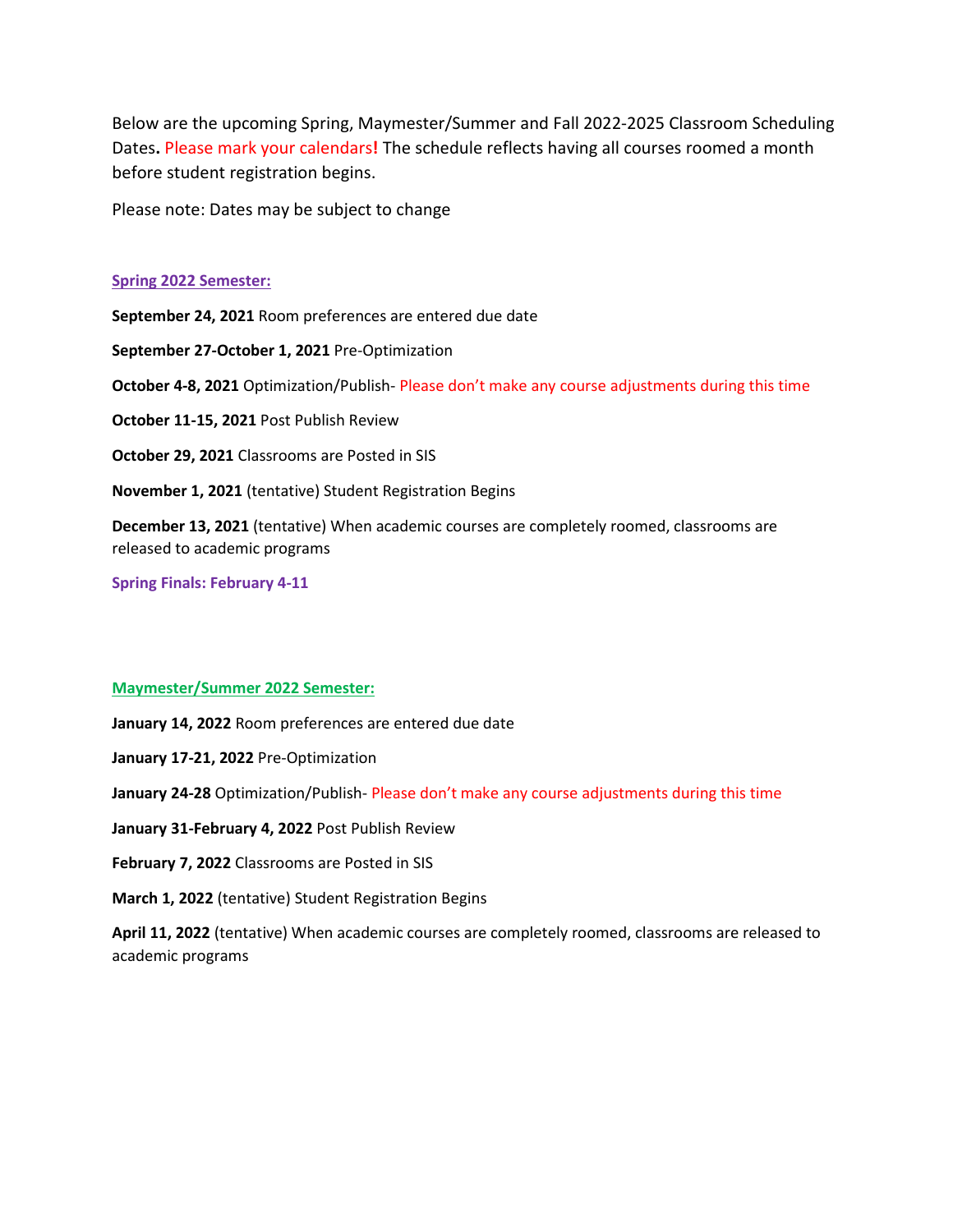# **Fall 2022 Semester:**

**February 18, 2022** Room preferences are entered due date

**February 21-25, 2022** Pre-Optimization

**February 28 –March 4, 2022** Optimization/Publish- Please don't make any course adjustments during this time

**March 7-11, 2022** Post Publish Review

**March 18, 2022** Classrooms are Posted in SIS

**April 1, 2022** (tentative) Student Registrations Begins

**May 25, 2022** (tentative) When academic courses are completely roomed, classrooms are released to academic programs

#### **Spring 2023 Semester:**

**September 23, 2022** Room preferences are entered due date

- **September 26-September 30, 2022** Pre-Optimization
- **October 3-7, 2022** Optimization/Publish- Please don't make any course adjustments during this time
- **October 10-14, 2022** Post Publish Review
- **October 28, 2022** Classrooms are Posted in SIS

**November 1, 2022** (tentative) Student Registration Begins

**December 13, 2022** (tentative) When academic courses are completely roomed, classrooms are released to academic programs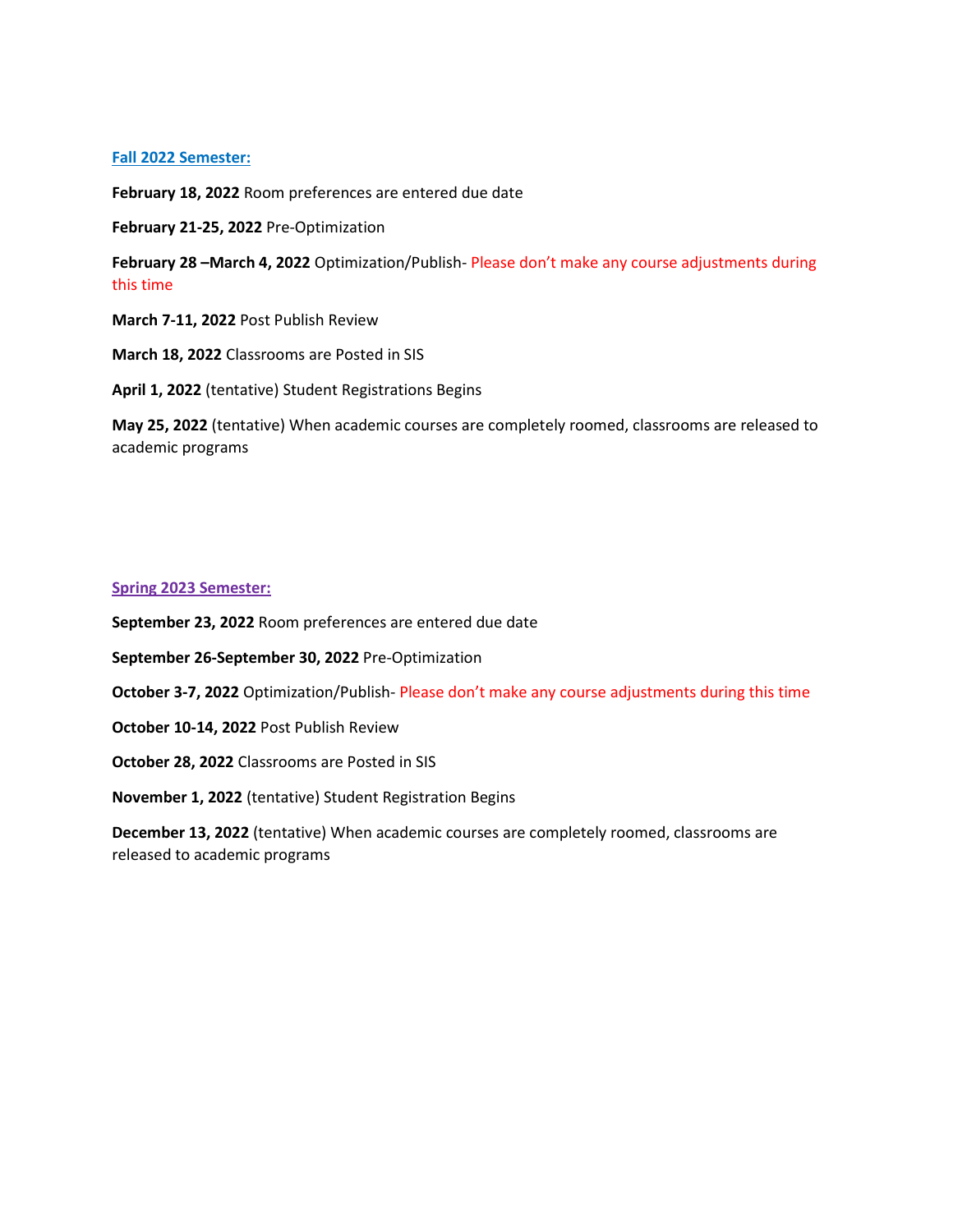# **Maymester/Summer 2023 Semester:**

**January 13, 2023** Room preferences are entered due date

**January 16-20, 2023** Pre-Optimization

**January 23-27 2023** Optimization/Publish- Please don't make any course adjustments during this time

**January 30-February 3, 2023** Post Publish Review

**February 6, 2023** Classrooms are Posted in SIS

**March 1, 2023** (tentative) Student Registration Begins

**April 10, 2023** (tentative) When academic courses are completely roomed, classrooms are released to academic programs

### **Fall 2023 Semester:**

**February 17, 2023** Room preferences are entered due date

**February 20-24, 2023** Pre-Optimization

**February 27 –March 3, 2023** Optimization/Publish- Please don't make any course adjustments during this time

**March 6-10, 2023** Post Publish Review

**March 17, 2023** Classrooms are Posted in SIS

**April 1, 2023** (tentative) Student Registrations Begins

**May 26, 2023** (tentative) When academic courses are completely roomed, classrooms are released to academic programs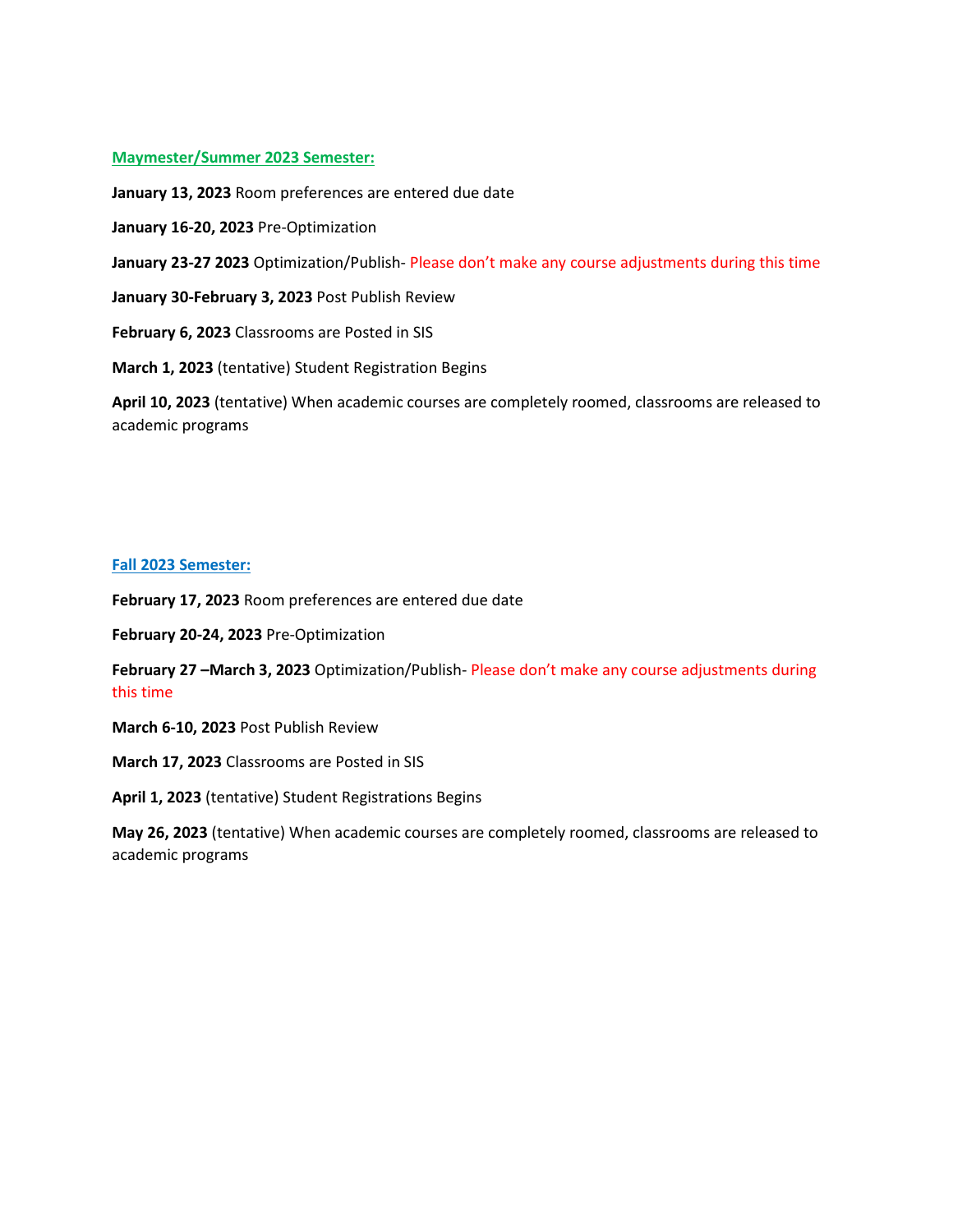### **Spring 2024 Semester:**

**September 22, 2023** Room preferences are entered due date

- **September 25-September 29, 2023** Pre-Optimization
- **October 2-6, 2023** Optimization/Publish- Please don't make any course adjustments during this time
- **October 9-13, 2023** Post Publish Review

**October 23, 2023** Classrooms are Posted in SIS

**November 1, 2023** (tentative) Student Registration Begins

**December 11, 2023** (tentative) When academic courses are completely roomed, classrooms are released to academic programs

### **Maymester/Summer 2024 Semester:**

**January 15, 2024** Room preferences are entered due date

- **January 15-19, 2024** Pre-Optimization
- **January 22-26, 2024** Optimization/Publish- Please don't make any course adjustments during this time
- **January 29-February 2, 2024** Post Publish Review
- **February 5, 2024** Classrooms are Posted in SIS

**March 1, 2024** (tentative) Student Registration Begins

**April 12, 2024** (tentative) When academic courses are completely roomed, classrooms are released to academic programs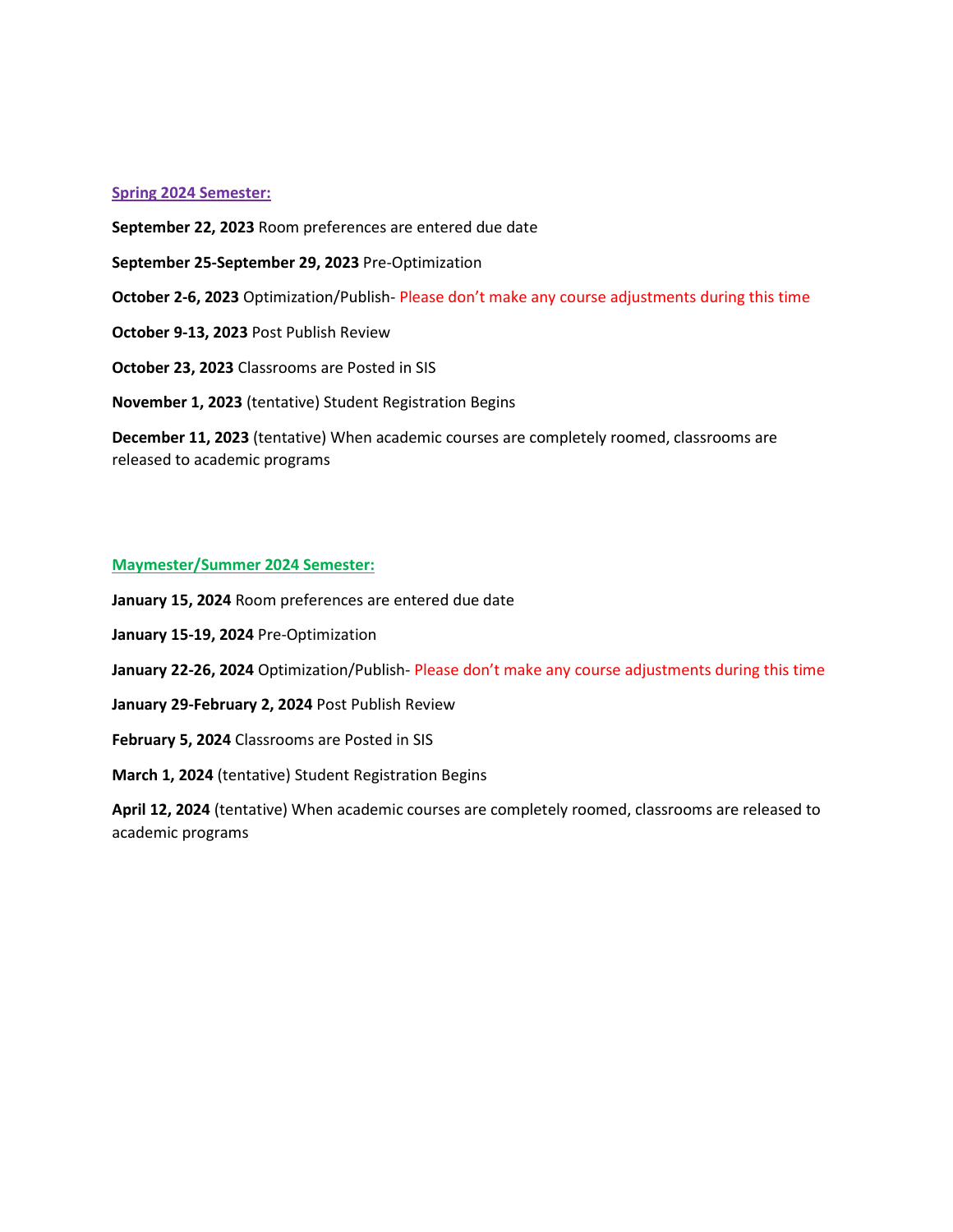# **Fall 2024 Semester:**

**February 16, 2024** Room preferences are entered due date

**February 19-23, 2024** Pre-Optimization

**February 26 –March 1, 2024** Optimization/Publish- Please don't make any course adjustments during this time

**March 4-8, 2024** Post Publish Review

**March 15, 2024** Classrooms are Posted in SIS

**April 1, 2024** (tentative) Student Registrations Begins

**May 24, 2024** (tentative) When academic courses are completely roomed, classrooms are released to academic programs

#### **Spring 2025 Semester:**

**September 20, 2024** Room preferences are entered due date

**September 23-September 27, 2024** Pre-Optimization

**September 30-October 4, 2024** Optimization/Publish- Please don't make any course adjustments during this time

**October 7-11, 2024** Post Publish Review

**October 25, 2024** Classrooms are Posted in SIS

**November 1, 2024** (tentative) Student Registration Begins

**December 13, 2024** (tentative) When academic courses are completely roomed, classrooms are released to academic programs